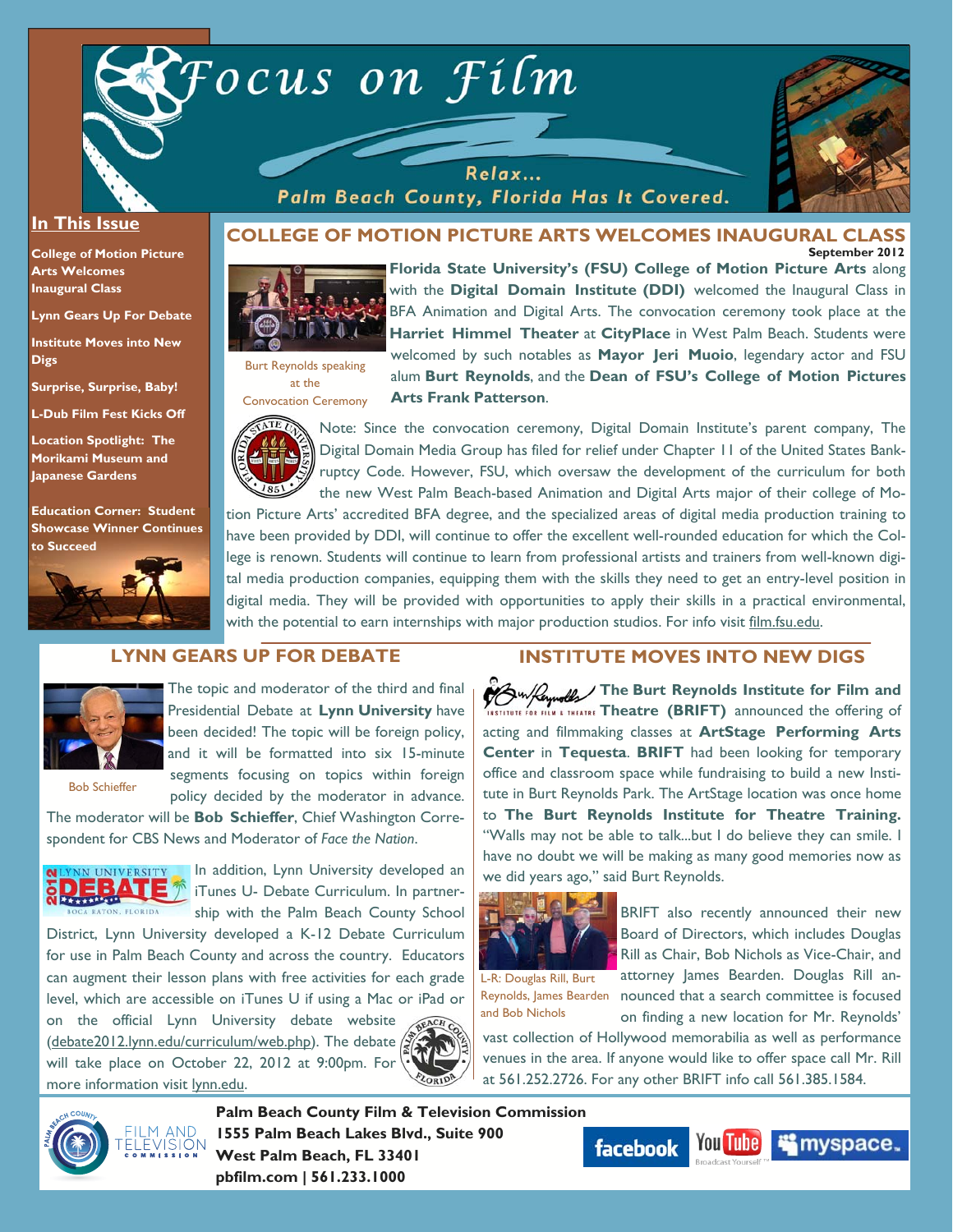## **G-STAR ATTRACTS REPEAT CLIENTS**



The atmosphere was electric as cameras rolled on students from the **G-Star School of the**  Arts. Six students from the dance team starred alongside professional dancers in footage that will be utilized for a commercial for Barco, a global technology company, said director **David Niles**, founder of the **Niles Crea-**

The dance team at G-Star's sound stage

**tive Group**. The students also worked with choreographer John Dietrich to learn a routine for a production meant to showcase Barco's lighting system. "This is a professional studio. It's the real thing," said **David Niles**.

The Niles Creative Group was previously at G-Star to film the Comcast Holiday Spectacular in 2011. A winter wonderland was

built in the sound stage, and the footage was seen at The Comcast Center in Philadelphia, PA. For more info visit gstarschool.org.



#### **PBC MAKES CAMEO APPEARANCE**



Producers of the family feature film *All That*  You Can't Leave Behind have completed principal photography. Writer/Director **William A. Butland** is thrilled, "This completion gets us into the all-important phases of post-production. The film, shot at various

Cast and Crew

locations throughout Palm Beach County (PBC), centers on the troubles of a workaholic attorney, and his family." **Producer C. Todd Vittum** said, "Everything we needed, was available right here in the County-cast, crew, locations-you name it!" Locations included the LaBovick Law Firm in Palm Beach Gardens, Cobblestone Café in Tequesta, and in private homes.

Students from Dreyfoos School of the Arts, G-Star **In the School of the Arts, and the Burt Reynolds Institute** for Film & Theatre (BRIFT) were utilized in roles in front of, and behind the camera. "We are truly indebted to the **ICIF** film community, especially BRIFT-they allowed us to hold auditions at their facility, and aided immensely in casting" ALEXANDER W. DREYFOOS<br>SCHOOL OF THE ARTS Said Vittum. For info visit <u>ATYCLB.com</u>.

#### **SPOOKY FLICK DEBUTS ON iTUNES**



The indie flick, *The Incubus* is now available on iTunes! "This is another step in the distribution of my movie," said Executive Producer and Co-Director **Marcie Gorman**. The movie can also be seen on

the DIRECTV platform. *The Incubus* shot in South Florida

The film revolves around a group of mysterious teens who move into the small town of Spoon River. All of a sudden, people in the neighborhood are starting to come down with an unexplained disease. In spite of this, one girl is intrigued by the spirits that embraces the newcomers. Will her curiosity be the death of her? The film is rated PG-13. For info visit apple.com/itunes.

## **SURPRISE, SURPRISE, BABY!**



Nesty and Michelle Núñez of Lake Worth were chosen from almost 1,000 photo and video submissions to a \$30,000 room renovation as part of **DIY Network's** *Ice My House* special. **Rob** 

Rob Van Winkle DIY Network

**Van Winkle** better known as, Vanilla Ice, the 90's pop icon turned renovator, surprised the couple outside their home with the great news! Crews have been

hard at work renovating the home for the Wellington Elementary school teachers. "This couple is a perfect family to come over here and showcase," said Van Winkle.

The episode featuring the Núñez family is expected to air in early 2013. The crew is also filming the third season of the *The Vanilla* 

*Ice Project.* Check your local listings for air dates/ times. Special thanks to the City of Lake Worth for their assistance. For info visit DIYNetwork.com.



## **PALM BEACH ROX COMPLETES EQUITY JOINT VENTURES**

ROXWORLD **Palm Beach Rox, Inc. (PBRI)** completed its equity stock swap with Polo Gear U.S.A., Inc. (PG), and completed a similar agreement with Goldstar Entertainment Group, Inc. (GEG). **Roxanna Cella**, President and Host of *Palm Beach Rox*, the TV show that has aired in South Florida for more than 8 years, stated that she is excited to welcome GEG to the RoxWorld.TV Network. Goldstar Entertainment Group On Demand (GEGOD) will be the latest of the Rox-World.TV online channels. The Equestrian Channel features all things polo and every other aspect of the equine lifestyle.



"The Equestrian Channel was a no brainer. Gary Fellers, Polo Gear U.S.A.'s Founder and CEO and Co-Founder, Jeanette Sassoon, are long time friends of mine and are real polo players. Polo Gear manufactures and distributes all aspects of the equestrian

disciplines. We live in the equestrian capital of the United States, Wellington, FL - right in our own back Cella

yard of Palm Beach County," said Cella. For more info contact Bill Cella at Bill@PalmBeachRox.com.

## **PHOTOG BRINGS THE OLYMPICS TO PBC**



Just days after the closing ceremony of the 2012 Olympic Games, the **Palm Beach Photographic Centre** is presenting an exhibition

Medalist. Photo By: Adam Stoltman

of images captured in London by Michael Phelps, Gold renowned sports photographer **Adam Stoltman**. Stoltman has covered 11 Olympic Games. "The

new images from London reflect my small participation in this grand tradition," said Stoltman.

Photographic Centre is located in the City Center Municipal Complex. For more info call 561.253.2600.



The exhibition will run through November 10. The Gold Medalist. Gabby Douglas, Photo By: Adam Stoltman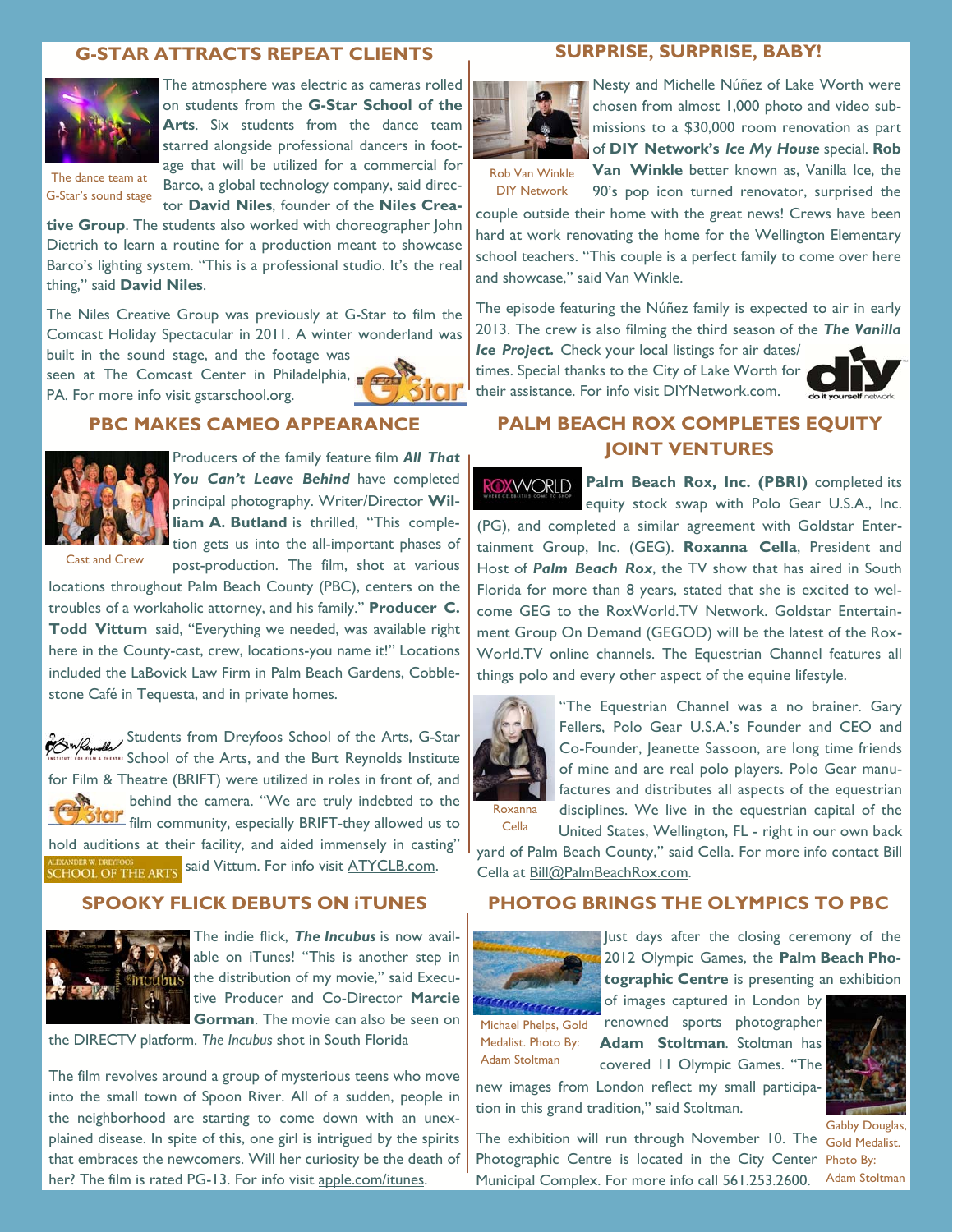## **STUDENT SHOWCASE WINNER CONTINUES TO SUCCEED**



**The Palm Beach International Film Festival's Student Showcase of Films (SSOF)** has a keen eye for talent. One of those talents, the 2011 winner in the College, Feature/Short Category has gone on to win many other awards. **Akil DuPont's** *Underground* has won two student Emmys, as well as 18 awards in 20 film festivals, and has played in 38 countries. Featuring beautiful cinematography, *Underground* tells the story of a slave who plans to escape after learning that his daughter has been sold to another slave owner. DuPont directed the film while attending the MFA program at The Florida State University College of Motion and Picture Arts,



On the set of *Underground*

rated by *The Hollywood Reporter* as among the top 25 film schools in the world. "Winning 1st place in the SSOF was amazing! It was truly one of the best ceremonies that I have attended with my tour of *Underground*. The film has allowed me to meet with several Hollywood producers, actors and Oscar winners & nominees. I have since worked as a Production Designer on a feature film, and produced and shot a national promo commercial for Florida A & M University," said DuPont.

The next SSOF will be held on **Friday, March 15, 2013** at **Lynn University's Keith C. and Elaine John-**Palm Beach **son Wold Performing Arts Center** in **Boca Raton**. Nearly 700 students and film enthusiasts will gather as **Film Festival** cash prizes and scholarships are awarded in several categories. For more information please visit phfilm.com.

### **3rd ANNUAL L-DUB FILM FEST KICKS OFF!**



The **2012 L-Dub Film Festival** will take place September 28-30, 2012 at the **Lake Worth Playhouse Stonzek Theatre!** The opening night festivities will take place on September 28 at 7:00pm with a filmmaker reception at Callaro's Steakhouse. The festival

L-Dub Poster

will then continue with an innovative selection across a variety of genres from music videos, shorts and docu-



mentaries to full length feature films.

"We want to provide a unique opportunity for LAKE WORTH young and seasoned artists to socialize, net-PLAYHOUSE work and interact with other local filmmakers in a relaxed environment that caters to fostering new relationships, establishing business connections, deal making, engaging in creative discussions and learning from other professionals in the industry," said Festival Director **Charlie Birnbaum**. A highlight of this year's festival will be when actor **Alex Hyde-White**  (*Pretty Woman*, *Catch Me If You Can*) is honored with a prestigious award. Filmmakers will also be honored with jury and audience choice awards. For more info visit lakeworthplayhouse.org.

## **BELOVED ACTOR DIES AT 63**



**Ron Palillo**, best known as Arnold Horshack on the 1970s TV series *Welcome Back, Kotter*, recently passed away at his Palm Beach Gardens home. Palillo had been teaching acting classes at the **G-Star** 

Ron Palillo

**School of the Arts** for the past three years.

Palillo chose to add to his career credits the role of teacher, epitomizing the indispensable and important act for entertainment professionals; the act of passing it on and giving back. "He was the greatest guy. He was appreciative of working with the kids, and the kids loved him," said G-Star Founder/CEO, **Greg Hauptner**. Palillo was 63, and services were held in Palm Beach Gardens.

### **INAUGURAL SWEDE FEST IS A HIT**



**The Borland Center for the Performing Arts** welcomed more than 500 film fans to the red carpet premiere of **swede fest™ palm beach**. A "swede" is a no-budget,

and Frank Licari

Emcees: Jesse Furman laughably bad remake of a hit Hollywood film. The audience was entertained from opening

to final credits of this grassroots, DIY film festival "celebrating bad movies by good people" by emcees **The Jove Comedy Experience**. Audience members selected a parody of The Hulk, made by 10 and 11-year-old brothers from Stuart, for the Audience Choice Award. They will receive a VIP tour of the Digital Domain Tradition Studios. The Academy Award-winning production company's Digital Domain Institute partnered with the Festival.



"We were absolutely thrilled with the number of swedes submitted, and even more so with the num**swede fest** ber of people who came out to celebrate the very first swede fest™ palm beach," said **Belle Forino**,

Marketing Coordinator for Mainstreet at Midtown. Swede fest™ palm beach 2013 is already scheduled for Friday, August 2, 2013. For more info call Belle Forino at 561.282.4623.

## **FTC CONGRATULATES SUMMER INTERNS**



Please join the Palm Beach County Film & Television Commission in congratulating **Cristi Hahn** and **Claude Simeus** as they graduate the internship program. Cristi is an upcoming sophomore at the

Claude Simeus, Cristi Hahn Savannah College of Art and Design. She hopes to pursue a career in Cinematography, where she would like to become a Steadicam Operator.

Claude recently graduated on the Dean's List from St. Augustine College. "This internship gave me the opportunity to learn about media, film and production," said Simeus. For more information about the FTC's internship program, please visit pbfilm.com.